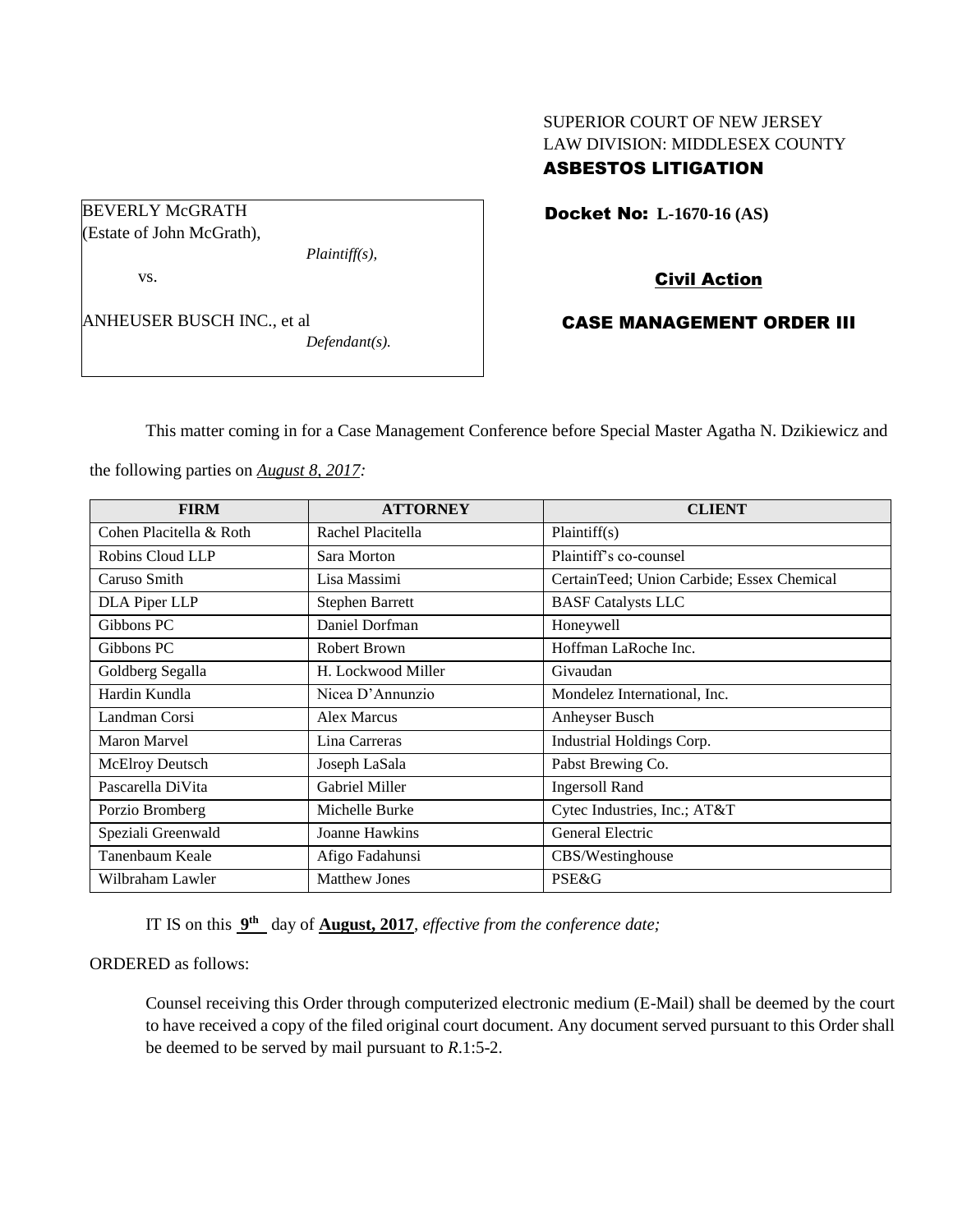## **DISCOVERY**

- November 13, 2017 Fact discovery, including depositions, shall be completed by this date. Plaintiff's counsel shall contact the Special Master within one week of this deadline if all fact discovery is not completed.
- December 15, 2017 Depositions of corporate representatives shall be completed by this date.

#### **EARLY SETTLEMENT**

January 5, 2018 Settlement demands shall be served on all counsel and the Special Master by this date.

#### **SUMMARY JUDGMENT MOTION PRACTICE**

| January 5, 2018 | Plaintiff's counsel shall advise, in writing, of intent not to oppose motions by this date. |  |  |
|-----------------|---------------------------------------------------------------------------------------------|--|--|
|                 |                                                                                             |  |  |

- January 19, 2018 Summary judgment motions shall be filed no later than this date.
- February 16, 2018 Last return date for summary judgment motions.

#### **MEDICAL DEFENSE**

- January 16, 2018 Plaintiff shall serve medical expert reports by this date.
- March 30, 2018 Defendants shall identify its medical experts and serve medical reports, if any, by this date. **In addition, defendants shall notify plaintiff's counsel (as well as all counsel of record) of a joinder in an expert medical defense by this date.**

#### **LIABILITY EXPERT REPORTS**

- January 16, 2018 Plaintiff shall identify its liability experts and serve liability expert reports or a certified expert statement by this date or waive any opportunity to rely on liability expert testimony.
- March 30, 2018 Defendants shall identify its liability experts and serve liability expert reports, if any, by this date or waive any opportunity to rely on liability expert testimony.

#### **EXPERT DEPOSITIONS**

April 27, 2018 Expert depositions shall be completed by this date. To the extent that plaintiff and defendant generic experts have been deposed before, the parties seeking that deposition in this case must file an application before the Special Master and demonstrate the necessity for that deposition. To the extent possible, documents requested in a deposition notice directed to an expert shall be produced three days in advance of the expert deposition. The expert shall not be required to produce documents that are readily accessible in the public domain.

#### **PRE-TRIAL AND TRIAL**

November 15, 2017 The settlement conference previously scheduled on this date is **cancelled**.

 $\_$  ,  $\_$  ,  $\_$  ,  $\_$  ,  $\_$  ,  $\_$  ,  $\_$  ,  $\_$  ,  $\_$  ,  $\_$  ,  $\_$  ,  $\_$  ,  $\_$  ,  $\_$  ,  $\_$  ,  $\_$  ,  $\_$  ,  $\_$  ,  $\_$  ,  $\_$  ,  $\_$  ,  $\_$  ,  $\_$  ,  $\_$  ,  $\_$  ,  $\_$  ,  $\_$  ,  $\_$  ,  $\_$  ,  $\_$  ,  $\_$  ,  $\_$  ,  $\_$  ,  $\_$  ,  $\_$  ,  $\_$  ,  $\_$  ,